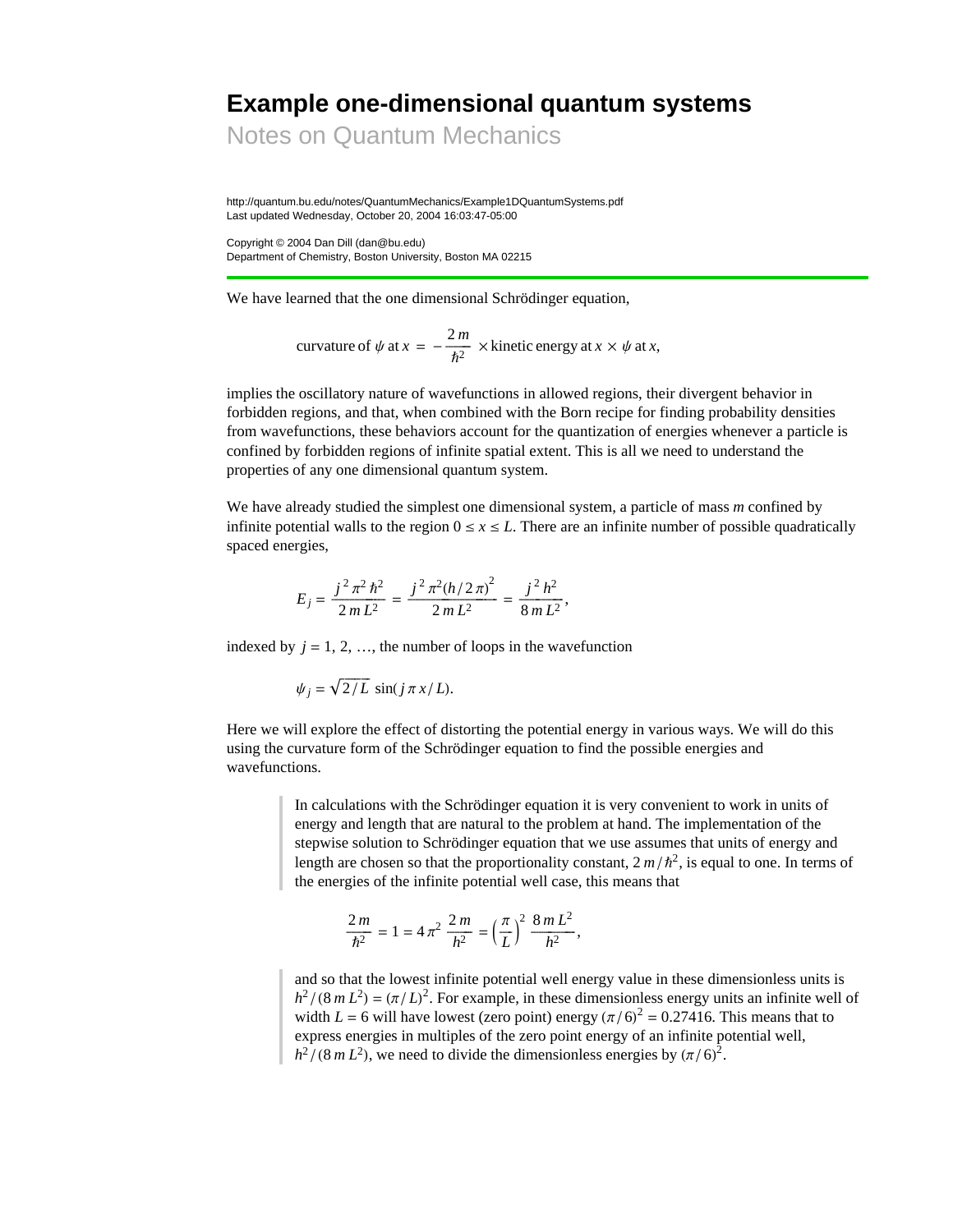#### **à Effect of wall "softness"**

What happens if the potential walls confining the particle are not infinite? Here are three different  $L = 6$  wide wells and their corresponding second lowest energy wavefunctions. One well is the infinitely deep well, for which the energy of the second lowest state is 4, in units of the infinite well zero point energy,  $h^2/(8mL^2)$ ; one well is 12 units deep, and the energy of the second lowest state is lowered to 2.79 units; and the third well is 3 units deep, and the energy of its second lowest state is lowered further to 1.95 units. The successive lowering of the energy value is due to the increasing penetration of the wavefunction into the wall of the potential, and hence its increasing loop length, as shown in the figure below.



Three different  $L = 6$  wide wells and their corresponding second lowest energy wavefunctions and energy value. Energies are units of the infinite well zero point energy,  $h^2/(8mL^2) = h^2/(32m)$ . One well and it wavefunction (thin solid lines) is the infinitely deep well, for which the energy of the second lowest state is 4 (thin horizontal line); one well is 12 units deep (thick solid lines), and the energy of the second lowest state is lowered to 2.79; and the third well only 3 units deep (thick dashed lines), and the energy of its second lowest state is lowered further to 1.95 units. Vertical lines at  $x = \pm 3$  mark the classical turning point on the wavefunction figure.

The shallower the potential well, the greater the penetration of the wavefunction into the forbidden regions, and so the greater the leakage of probability density out of the potential wells. We can quantify this leakage by calculating the fraction of the wavefunction in the allowed region. The results are 75% for the shallowest well, 96% for the intermediate depth well, and 100% for the infinite depth well. From this we achieve the intuition that the the shallower the well, the "softer" its walls.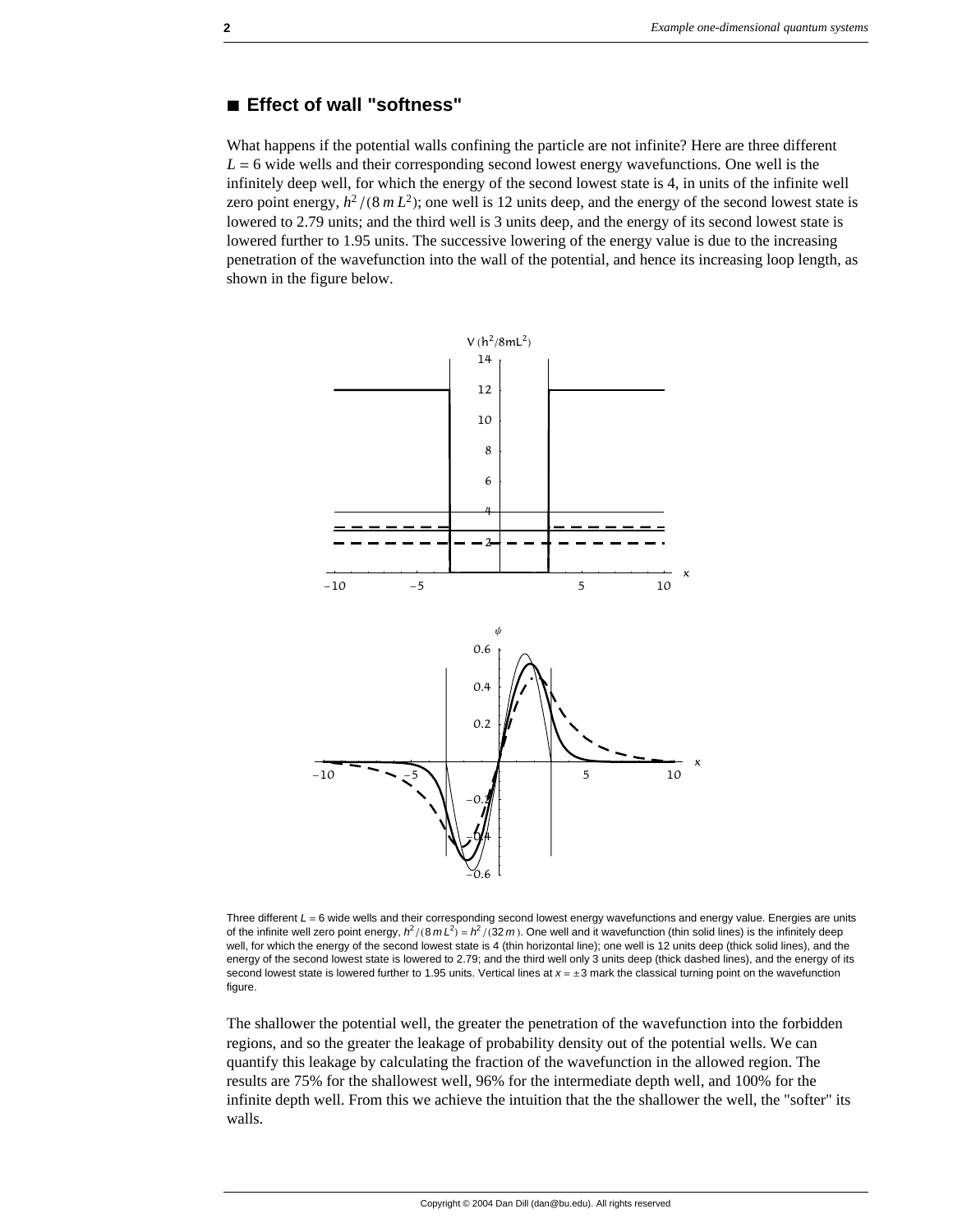#### **à Semi-infinite potential well**

We have seen that the smaller are potential walls are, the softer they are in the sense that wavefunctions penetrate more deeply. What if one potential wall is not infinitely high? Here is an example of such a potential



Semi-infinite potential of width *L* = 2 (thick line).. The two horizontal thin lines are the energies, 0.75 and 2.86, of the two bound states of the potential. Energies are units of the infinite well zero point energy,  $h^2/(8mL^2) = h^2/(32m)$ .

The potential energy is infinite for  $x < 0$ . This means there can be no wavefunction penetration into this forbidden region. The potential energy is 4, in units of the infinite well zero point energy,  $h^2/(8m L^2) = h^2/(32 m)$ , for  $2 < x \le \infty$ , and so energies are quantized in this potential for energies less that its height. These energies are 0.75 and 2.86.

> What would these energies be if the potential were infinitely high for  $2 < x \le \infty$ ? Answer: 1 and 4.

Here are the corresponding wavefunctions.



Wavefunctions of the lowest tow energy states of the semi-infinite well potential. The vertical line at *x* = 2 marks the right classical turning point.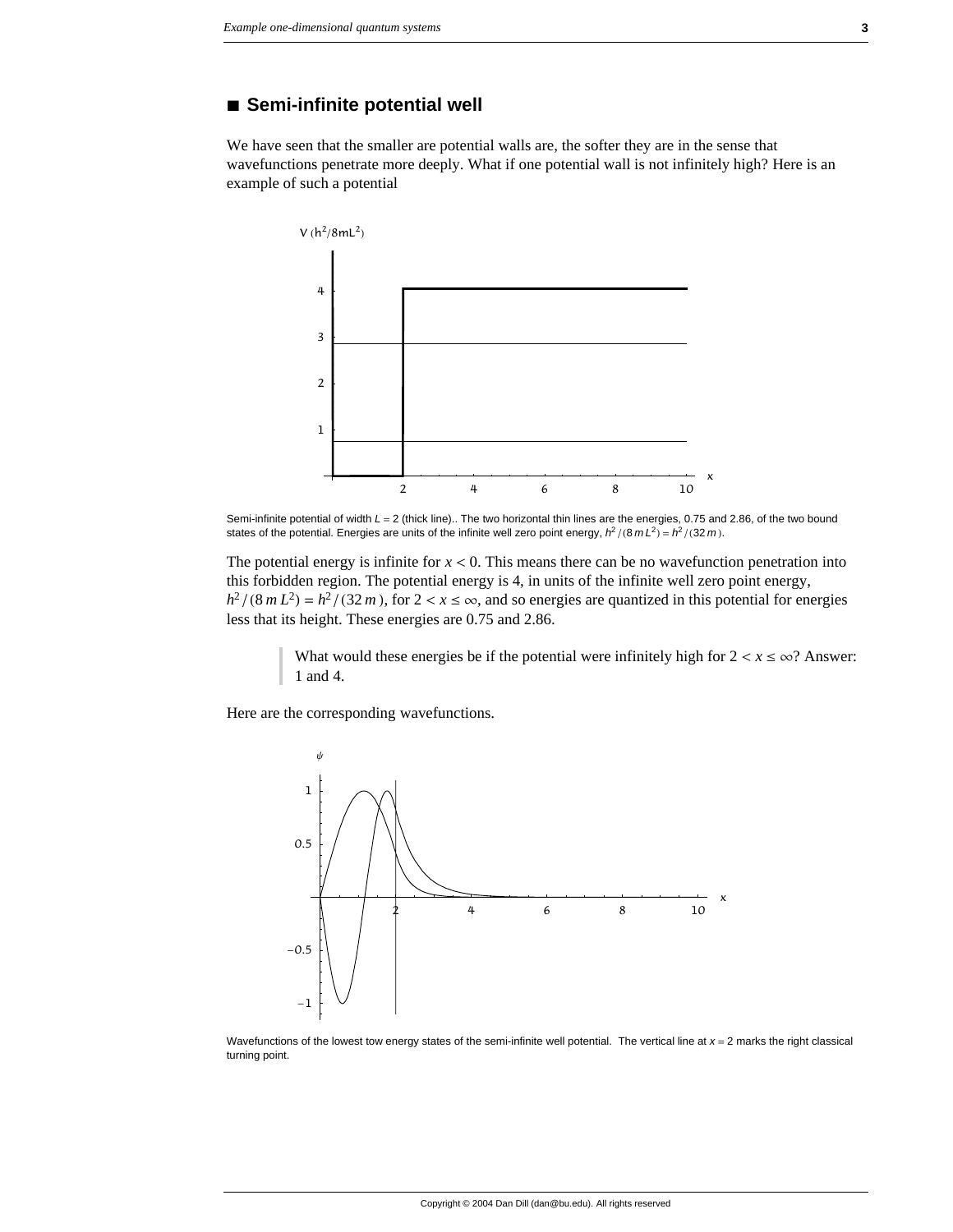Explain why the wavefunction with two loops penetrates more into the right forbidden region of the potential indicated by the dotted line.

Explain why are there only two quantized energies of the potential indicated by the dotted line. Hint: Sketch the solution to the Schrödinger equation with energy just below the right hand potential energy.

Explain whether the a particle can exist for energies greater than 4, that is, for energies above the potential energy of the right forbidden region.

### **à Energy continuum**

For energies above the potential energy of the right forbidden region, the wavefunction is oscillatory for all value  $x > 0$  and so the particle can have any energy above 4. Here is the wavefunction for energy 5 units, that is, 1 unit above the potential energy for  $x > 2$ .



Wavefunction of the energy continuum of the semi-infinite potential, with energy 5. Energy is units of the infinite well zero point energy,  $h^2 / (8 m L^2) = h^2 / (32 m)$ . The vertical line at  $x = 2$  marks the right classical turning point.

Sketch how this wavefunction would change if its energy were 9 units, that is, 5 units above the potential energy for  $x > 2$ .

Sketch how this wavefunction would change if its energy were 4.25 units, that is, 0.25 units above the potential energy for  $x > 2$ .

Because amy energy is possible above 4, the potential energy at *x* > 2, these energies form an *energy continuum*.

> What is the lowest energy (in zero point energy units) that can be absorbed if the particle is initial in its lowest energy state? Answer 2.11.

What is the next lowest energy (in zero point energy units) that can be absorbed if the particle is initial in its lowest energy state? Answer 3.25.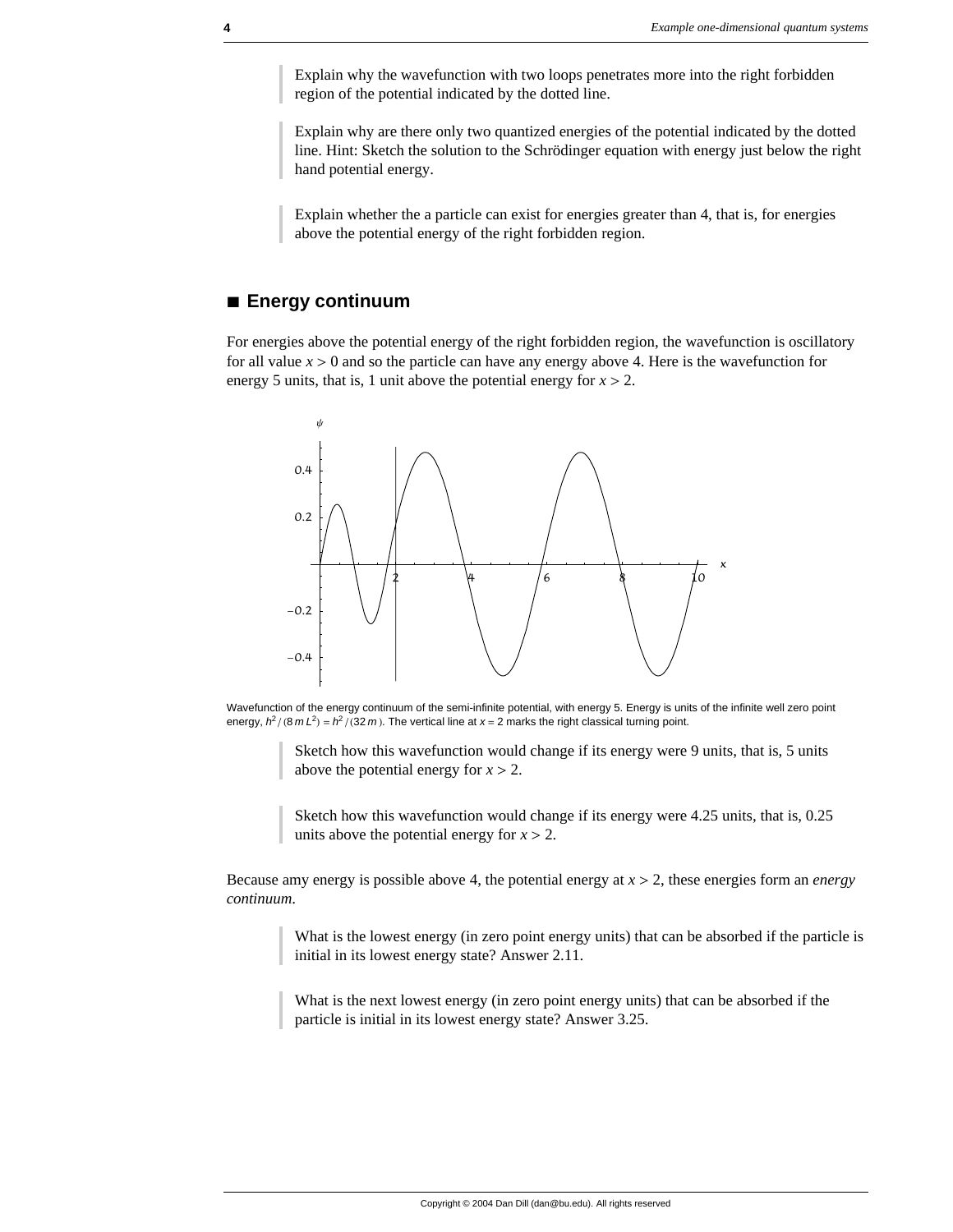Explain whether it is possible for the system to absorb energy 3.26?

Explain whether the system has an ionization energy.

## **à Field ionization**

A scanning tunneling microscope (STM) works by distorting the potential energy confining electrons to atoms, molecules, or the surface of a solid. Here is an example modification of the semi-infinite potential above.



Distorted semi-infinite potential (thick solid line) and unmodified potential (thick dashed line). The two horizontal thin dashed lines are the energies, 0.75 and 2.86, of the unmodified potential. The lowest horizontal thin solid line the energy of a wavefunction possible for the modified potential but not for the unmodified potential. The highest horizontal thin line is a possible energy of both potentials. Energies are units of the infinite well zero point energy,  $h^2/(8mL^2) = h^2/(32m)$ .

The effect of the modification is to make the right forbidden region only 1 unit wide. Here is the effect on the wavefunctions of the lowest energy wavefunction.



Lowest energy wavefunction of a semi infinite well before (thin line) and after (thick line) modification by an applied potential. The vertical lines at *x* = 2 and *x* = 3 mark the finite width forbidden region of the modified potential.

And here is the effect on the wavefunctions of the second lowest energy wavefunction.